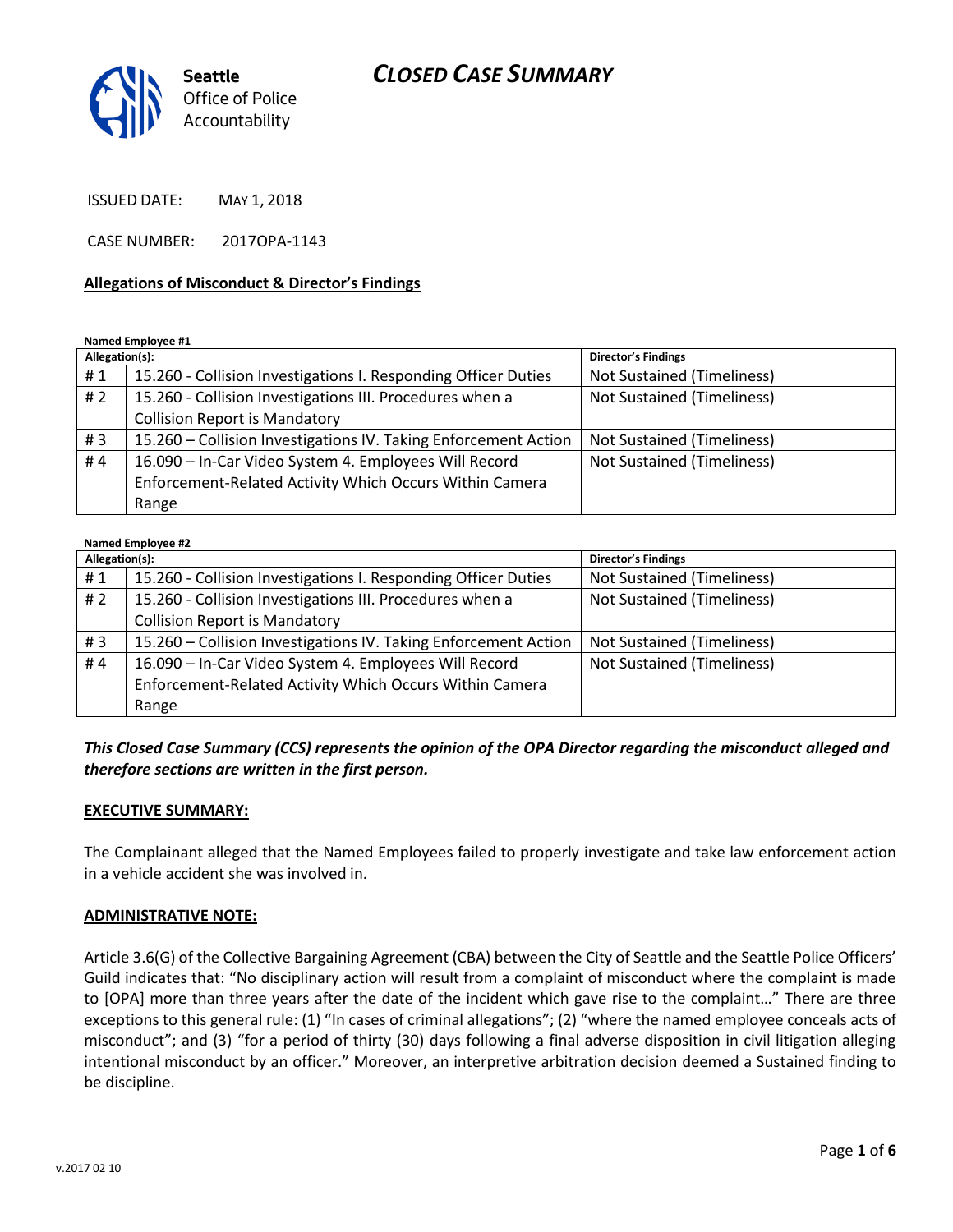



OPA CASE NUMBER: 2017OPA-1143

Here, the Complainant filed this complaint with OPA on November 2, 2017, which was approximately three and a half years after the incident. Moreover, none of the exceptions set forth in Article 3.6(G) apply to this case. As such, even though I believe that the Named Employees violated Department policy in this instance and that these findings should be Sustained, neither a Sustained finding nor discipline may be imposed as a result of this investigation. As such, the findings for the allegations in this case are Not Sustained – Timeliness. It is important to note, however, that this matter is untimely and discipline cannot be imposed is a function of the late filing by the Complainant and the requirements of the CBA. It is not due to any failing of OPA.

I further note that the policies under which the Named Employees' conduct is evaluated are those policies that were in force at the time of the incident. The policies have undergone modifications since that time.

### **STATEMENT OF FACTS:**

On November 2, 2017, the Complainant came to OPA's office and initiated a complaint. She alleged that on April 29, 2014, approximately three and a half years prior, she was involved in a collision. She reported that SPD officers responded to the collision but failed to complete a collision report and did not check on her medical condition, even when it was clear that she had injuries to her face. The Complainant stated that while the Named Employees updated the CAD Call Log to indicate that the involved motorists had exchanged insurance information, she complained that they did not note that this was only after the officers had arrived at the scene and after the other involved motorist had initially fled. Lastly, she stated that she asked one of the Named Employees for a ride home and he responded: "I could give you a ride to jail."

OPA conducted an investigation into the Complainant's allegations and determined that the involved officers were Named Employee #1 (NE#1) and Named Employee #2 (NE#2). Four days after she initiated her complaint, the Complainant contacted OPA and told the assigned investigator that one of the Named Employees had been criminally arraigned that day. OPA verified that she was referring to NE#2.

OPA searched for In-Car Video (ICV) recorded by the officers on that date, but could not locate any. As discussed more fully below, OPA conferred with SPD IT and determined that, in fact, the officers did not record any ICV relating to this incident. OPA also searched for a report relating to this case and the Named Employees' response and confirmed that none existed.

OPA interviewed the Complainant three times. OPA also interviewed NE#1. OPA attempted to interview NE#2 but, at all times during the investigation of this matter, NE#2 was on administrative leave due to the criminal proceedings pending against him. He did not respond to OPA's requests for him to be interviewed as part of this case.

At his OPA interview, NE#1 stated that he had no recollection of this incident. NE#1 stated that this was the case even though he reviewed documentation relating to this matter in order to refresh his recollection. NE#1 further told OPA that he had "no idea" why he and NE#2 did not record ICV and he detailed that he had looked into this matter by contacting SPD IT but was met with inconclusive results.

OPA interviewed an EMT that responded to the incident. The EMT told OPA that she checked on the medical condition of both the Complainant and the other involved driver. She stated that they were fine. The EMT recalled that the damage to the vehicles was minor. She remembered that there was damage to the car door but not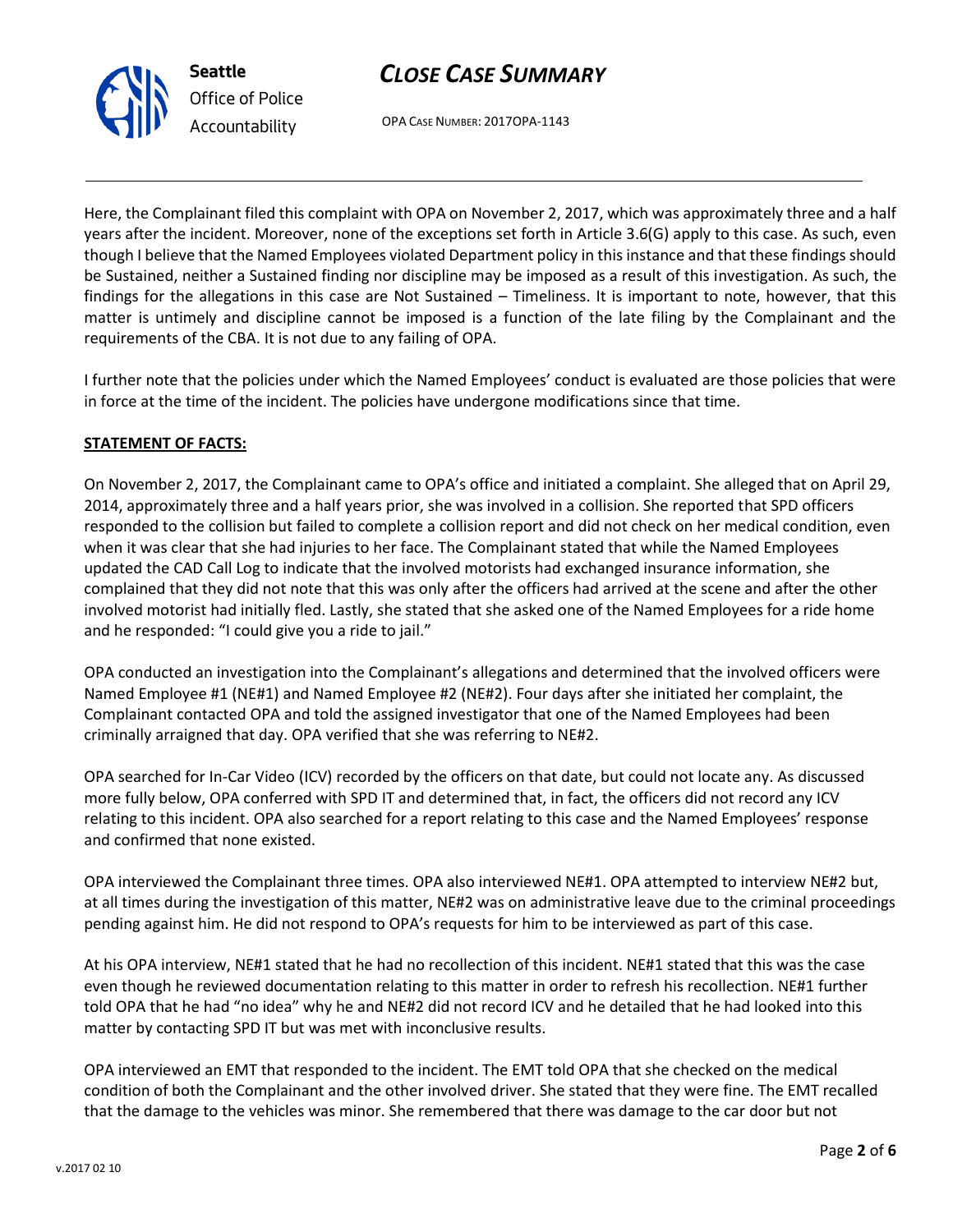



OPA CASE NUMBER: 2017OPA-1143

enough, in her opinion, to "cause neck or back pain." The EMT recounted that neither car appeared to have been totaled. She said that the Complainant's car could have been driven off the road. The EMT did not recall speaking with the other driver. She did not remember either individual complaining of injury and she stated that the Complainant was ambulatory. The EMT told OPA that, had the Complainant complained of injury, she would have called it in. Ultimately, the EMT stated that nothing "stood out" to her except that the Complainant was upset after the incident. After her interview, the EMT opined that this matter could be related to an insurance claim.

OPA interviewed another EMT who responded to the incident with the female EMT. The male EMT, however, did not have any additional information to add and did not leave the ambulance to observe the incident.

Lastly, OPA interviewed the other involved driver. He admitted that he was at fault during the accident. He stated that the damage to the vehicles was minor. He remembered hitting the Complainant's rear passenger side door. He recalled that the Complainant seemed "nice," but that he she was disheveled and her pants were undone when she got out of the car. He stated that he and the Complainant exchanged information. He stated that his vehicle had to be towed from the scene but was not totaled. He did not think the Complainant's vehicle was totaled and he did not recall her vehicle being towed from the scene. He indicated that neither he nor the Complainant suffered any injuries. He noted that the Complainant did not report any injuries at the time.

#### **ANALYSIS AND CONCLUSIONS:**

### **Named Employee #1 - Allegations #1** *15.260 - Collision Investigations I. Responding Officer Duties*

SPD Policy 15.260(I) sets forth the duties of officers responding to collisions. The policy generally requires that: "Officers must investigate, initiate the investigation of, or assist at each collision which is brought to their attention." It further mandates that officers: identify and interview witnesses; investigate the collision and record evidence; take appropriate enforcement action; and assess whether drivers may exchange information or if a State of Washington Traffic Collision Report is required to be completed.

As discussed above, I find that the Named Employees did not take appropriate enforcement action and did not complete a Traffic Collision Report when required. As such, even if they completed all the other required actions which is unclear given the lack of evidence presented by the Named Employees and the absence of ICV or any report – I still would find that this policy was violated. However, as the three-year statute of limitation has expired, I recommend that this allegation be Not Sustained – Timeliness as against both Named Employees.

Recommended Finding: **Not Sustained (Timeliness)**

## **Named Employee #1 - Allegation #2** *15.260 - Collision Investigations III. Procedures when a Collision Report is Mandatory*

SPD Policy 15.260(III) governs procedures when a collision report is mandatory. Officers "shall investigate and complete a State of Washington Police Traffic Collision Report whenever the collision occurs" on a "roadway" or "way open to the public" and one of six conditions are present, including: "Injury or death or any person"; "Damage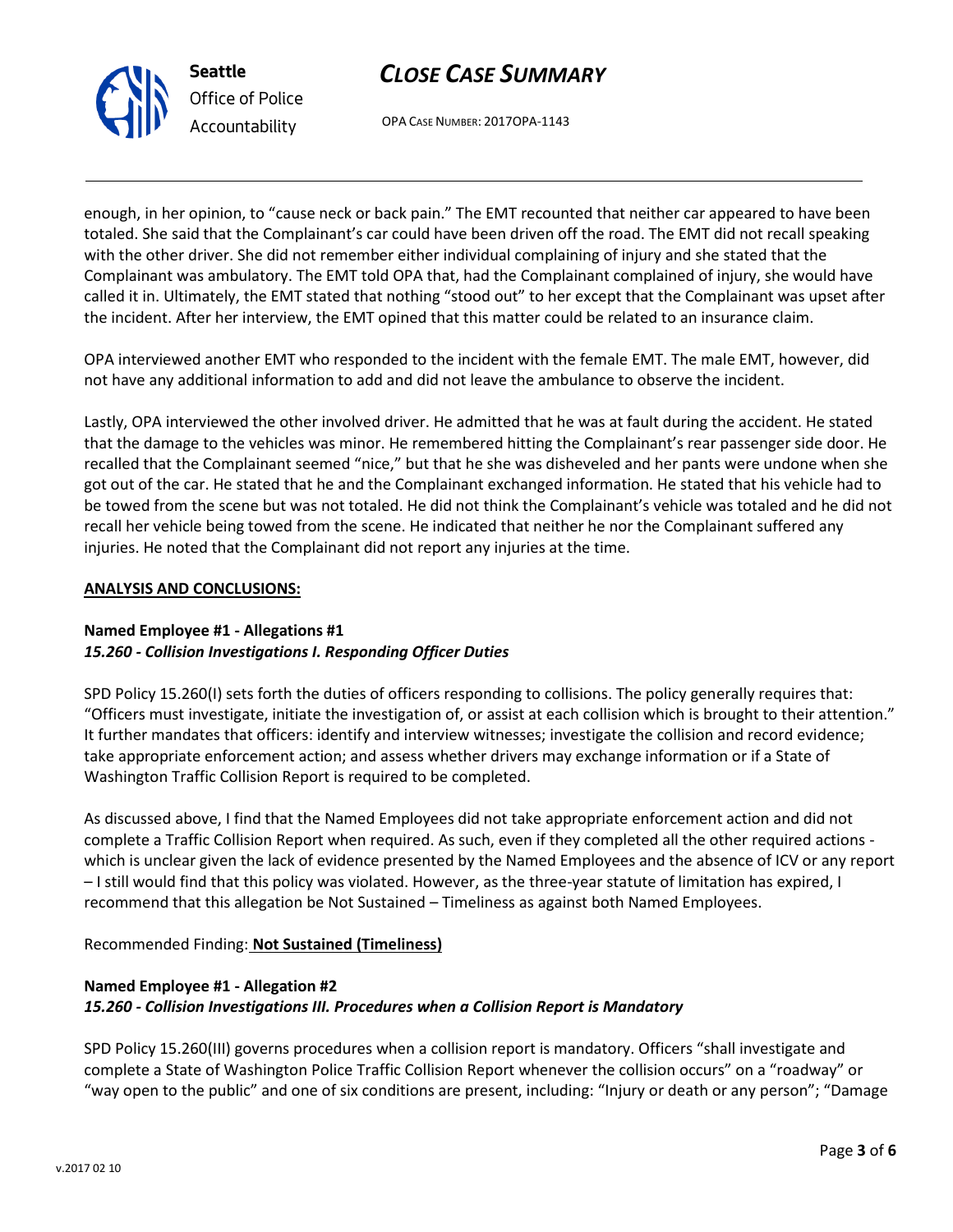

# *CLOSE CASE SUMMARY*

OPA CASE NUMBER: 2017OPA-1143

to the property of any one person appears to exceed \$700.00"; or "Enforcement action is taken against one or more of the parties involved."

Based on my review of the record and applying a preponderance of the evidence standard, it appears that the damage to each of the vehicles – and particularly the Complainant's vehicle was in excess of \$700. Moreover, it further appears that it would have been appropriate to take enforcement action against the other driver, given that he admitted responsibility. I do not find sufficient evidence to conclude that the Complainant was injured as a result of the accident, regardless of her contentions otherwise. Notably, the CAD Call Log indicated no injuries and both the female EMT and the other driver asserted that the Complainant appeared uninjured.

Regardless, based on the evidence before me, it appears evident that the Named Employees should have completed a Traffic Collision Report. They did not do so and that failure violated this policy. However, as the three-year statute of limitation has expired, I recommend that this allegation be Not Sustained – Timeliness as against both Named Employees.

#### Recommended Finding: **Not Sustained (Timeliness)**

### **Named Employee #1 - Allegation #3** *15.260 – Collision Investigations IV. Taking Enforcement Action*

SPD Policy 15.260(IV)(A) requires that officers take enforcement action where there is a traffic violation or misdemeanor incident. The policy requires that "enforcement action shall be taken in every non-felony case where the information is sufficient to warrant such enforcement action." The policy further states that: "In those cases where an officer concludes that a citation is not possible, officers shall clearly articulate in the narrative portion of the State of Washington Police Traffic Collision Report why enforcement action would not be appropriate."

It is unclear why the Named Employees did not cite the other motorist. He was admittedly at fault in the accident and certainly there was enough information to warrant enforcement action. Given that the other motorist was indisputably not cited, it is further unclear why the officers did not complete a Traffic Collision Report and indicate therein why enforcement action was not appropriate.

As discussed above, NE#1 has no memory of this incident and NE#2 did not respond to requests for him to be interviewed. The Named Employees thus provided no evidence or explanation as to why they did not comply with this section of the policy.

Accordingly, I find, applying a preponderance of the evidence standard, that there is sufficient information in the record to establish that the Named Employees violated this policy. However, as the three-year statute of limitation has expired, I recommend that this allegation be Not Sustained – Timeliness as against both Named Employees.

#### Recommended Finding: **Not Sustained (Timeliness)**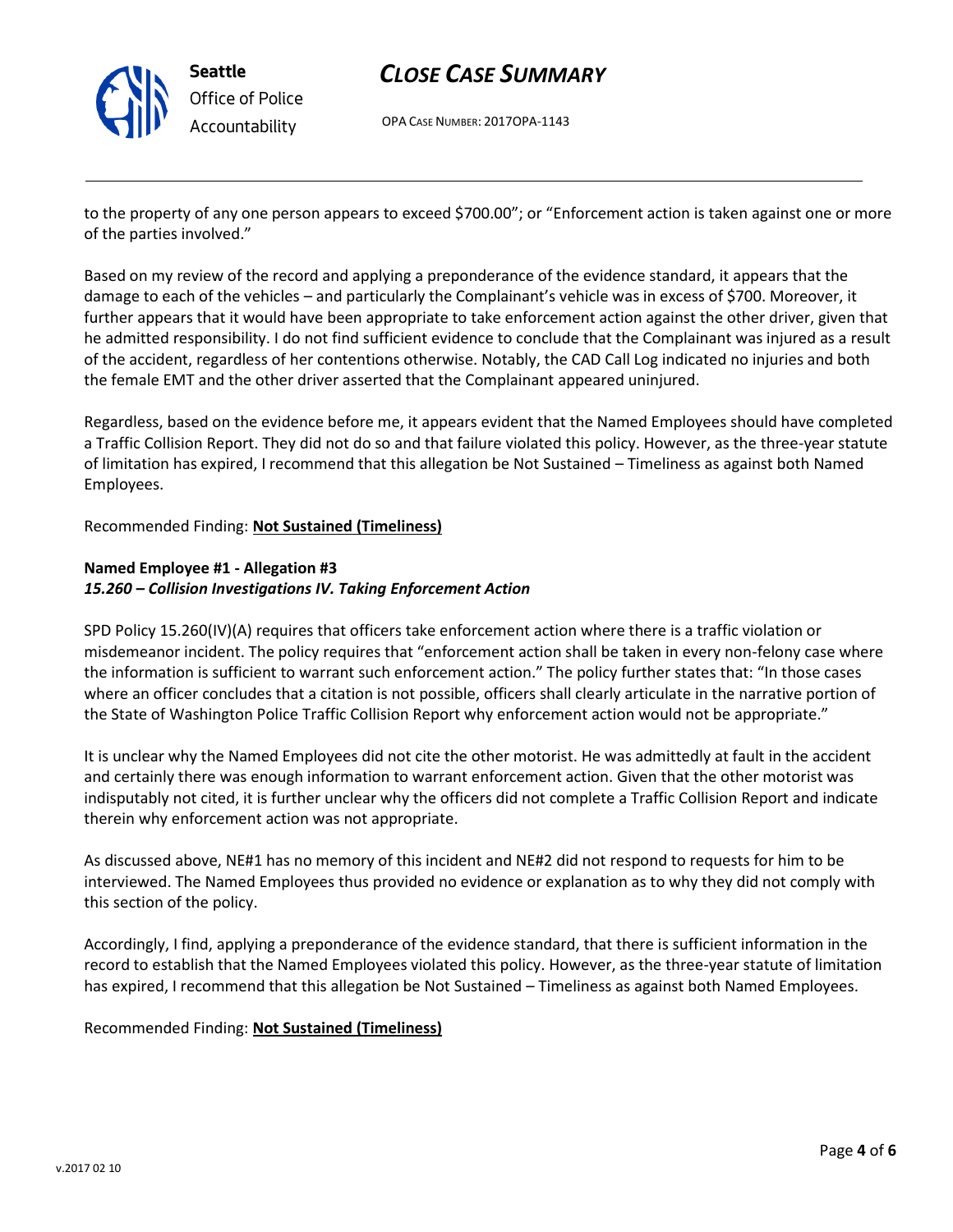

# *CLOSE CASE SUMMARY*

OPA CASE NUMBER: 2017OPA-1143

#### **Named Employee #1 - Allegations #4**

*16.090 – In-Car Video System 4. Employees Will Record Enforcement-Related Activity Which Occurs Within Camera Range*

As discussed above, during its investigation, OPA determined that there was no ICV relating to this incident. OPA contacted SPD IT to verify this fact. OPA was informed that, on the date in question, NE#1 and NE#2 conducted a pre-shift check and recorded one incident. However, in OPA's estimation, they were involved in at least seven other incidents for which ICV was required.

When interviewed by OPA, the Complainant alleged that she was informed by SPD IT that video did exist and was provided to her, but that she was unable to view it. Based on that assertion, OPA again contacted SPD IT to determine whether ICV relating to this case existed. SPD IT again told OPA that it did not.

During his OPA interview, NE#1 stated that he had "no idea" why there was no ICV related to this case. He told OPA that he attempted to determine what had happened with SPD IT and stated that they had provided him with some inconclusive results. OPA's conversations with SPD IT were significantly more conclusive. Indeed, SPD IT verified that there was no malfunction with NE#1's and NE#2's ICV system and that they recorded one other video that day.

SPD Policy 16.090-POL-1(4) requires that Department "employees will record enforcement-related activity which occurs within camera range." It further states that: "Employees will activate ICV to record enforcement-related activity, unless doing so would jeopardize officer safety." The policy itemizes a non-inclusive list of those actions that fall within the definition of "enforcement-related activity."

The information obtained by OPA clearly indicates that NE#1 and NE#2 failed to activate their ICV as required by Department policy. There were no malfunctions with their system on that date and, notably, they did not report any. Moreover, they conducted a system check at the beginning of their shift that indicated that their ICV system was working and they recorded one video.

Had this case been initiated by the Complainant within three years of the date of the incident, I would have recommended that this allegation be Sustained. However, as she did not do so, discipline cannot be imposed. As such, I recommend that this case be Not Sustained – Timeliness as against both Named Employees.

#### Recommended Finding: **Not Sustained (Timeliness)**

#### **Named Employee #2 - Allegations #1** *15.260 - Collision Investigations I. Responding Officer Duties*

For the same reasons as stated above (*see* Named Employee #1, Allegation #1), I recommend that this allegation be Not Sustained – Timeliness.

Recommended Finding: **Not Sustained (Timeliness)**